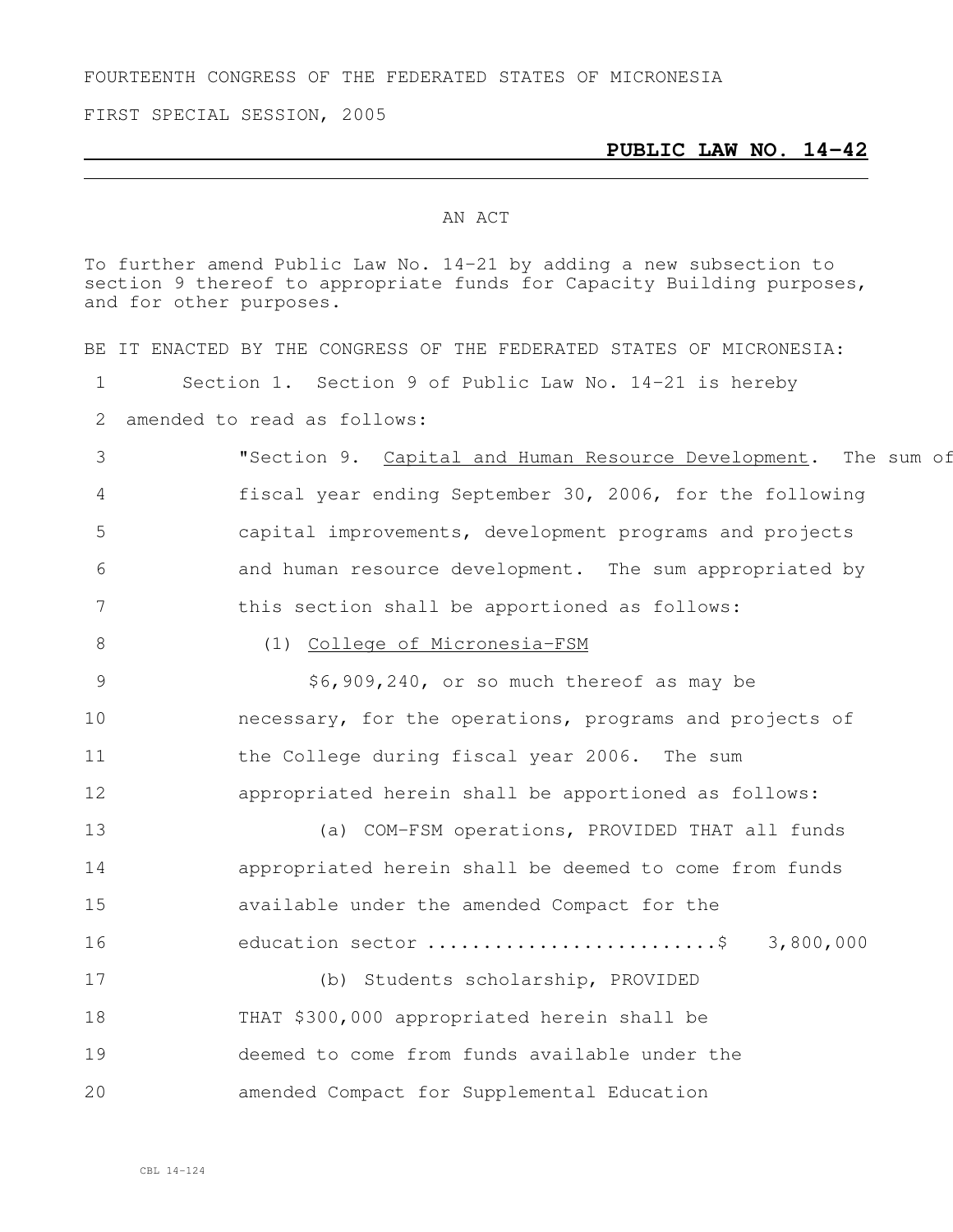| $\mathbf 1$     | Grant (SEG) and \$267,046 appropriated herein    |         |       |
|-----------------|--------------------------------------------------|---------|-------|
| $\mathbf{2}$    | shall be deemed to come from funds available     |         |       |
| 3               | under the amended Compact for the FY05           |         |       |
| 4               | carryover Supplemental                           |         |       |
| 5               | Education Grant (SEG) \$                         | 567,046 |       |
| 6               | (c) Fisheries and Maritime Institute             | 600,000 |       |
| $7\phantom{.0}$ | (d) SEOG and Work Study Programs,                |         |       |
| 8               | PROVIDED THAT all funds appropriated herein      |         |       |
| $\mathcal{G}$   | shall be deemed to come from funds available     |         |       |
| 10              | under the amended Compact for Supplemental       |         |       |
| 11              | Education Grant (SEG)  270,268                   |         |       |
| 12              | (e) COM-FSM State Campus Facility                |         |       |
| 13              | Improvement, PROVIDED THAT the sum               |         |       |
| 14              | appropriated herein shall be deemed to come      |         |       |
| 15              | from funds available under the amended Compact   |         |       |
| 16              | for Infrastructure Development sector  1,500,000 |         |       |
| 17              | (f) Capacity building and professional           |         |       |
| 18              | development for pre-service teachers in the      |         |       |
| 19              | FSM, PROVIDED THAT all funds appropriated        |         |       |
| 20              | herein shall be deemed to come from funds        |         |       |
| 21              | available under the amended Compact for the      |         |       |
| 22              | FY05 carryover Supplemental Education Grant      |         |       |
| 23              |                                                  | 171,926 |       |
| 24              | (2) Department of Foreign Affairs                |         |       |
| 25              | (a) FSM Washington Embassy Renovation            |         | $-0-$ |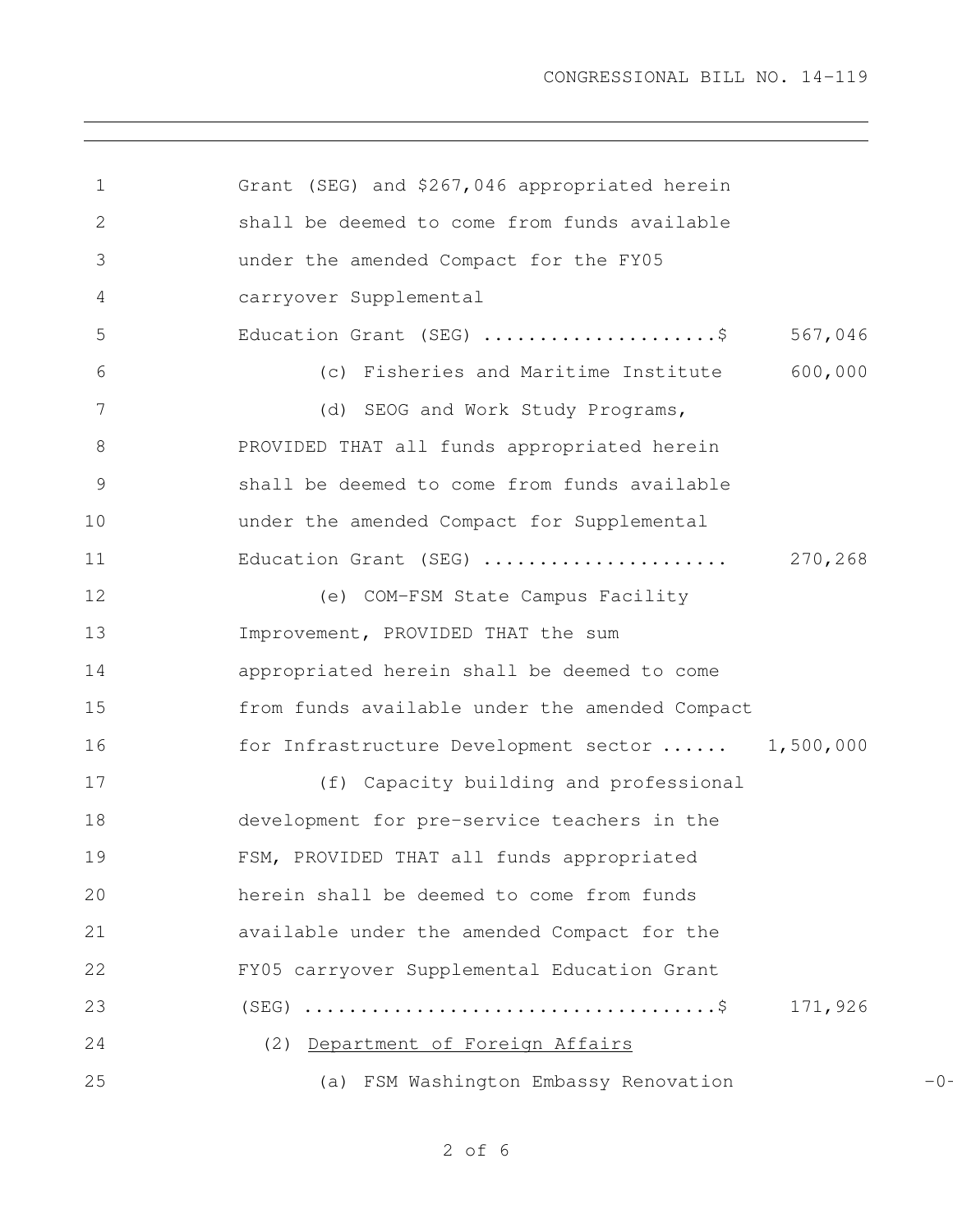| 1  | (3) Department of Finance and Administration   |         |
|----|------------------------------------------------|---------|
| 2  | (a) National Staff Upgrading                   | 50,000  |
| 3  | (b) Customs Inspections in Chuuk               |         |
| 4  | and Pohnpei by inspectors from other states    | 20,000  |
| 5  | (4) Department of Economic Affairs             |         |
| 6  | (a) FSM Visitor Bureau                         | 100,000 |
| 7  | (5) Department of Transportation,              |         |
| 8  | Communication and Infrastructure               |         |
| 9  | (a) TA Airport Pavement, PROVIDED              |         |
| 10 | THAT all funds appropriated herein shall be    |         |
| 11 | deemed to come from funds available under the  |         |
| 12 | amended Compact for Infrastructure             |         |
| 13 | Development sector                             | 505,787 |
| 14 | (6) Department of Justice                      |         |
| 15 | (a) FSM Patrol Boat Slipping  200,000          |         |
| 16 | (7) Office of the Public Defender              |         |
| 17 | (a) Kosrae PD Office renovation                | 20,000  |
| 18 | (b) Pohnpei PD Office retaining wall 4,000     |         |
| 19 | (8) FSM Postal Services                        |         |
| 20 | (a) Yap Post Office renovation                 | 50,000  |
| 21 | (b) Chuuk Post Office renovation  \$           | 50,000  |
| 22 | (9) Infrastructure Maintenance Fund (IMF)      |         |
| 23 | (a) IMF, PROVIDED THAT \$105,568 of            |         |
| 24 | the funds appropriated herein shall be deemed  |         |
| 25 | to come from funds available under the amended |         |

of 6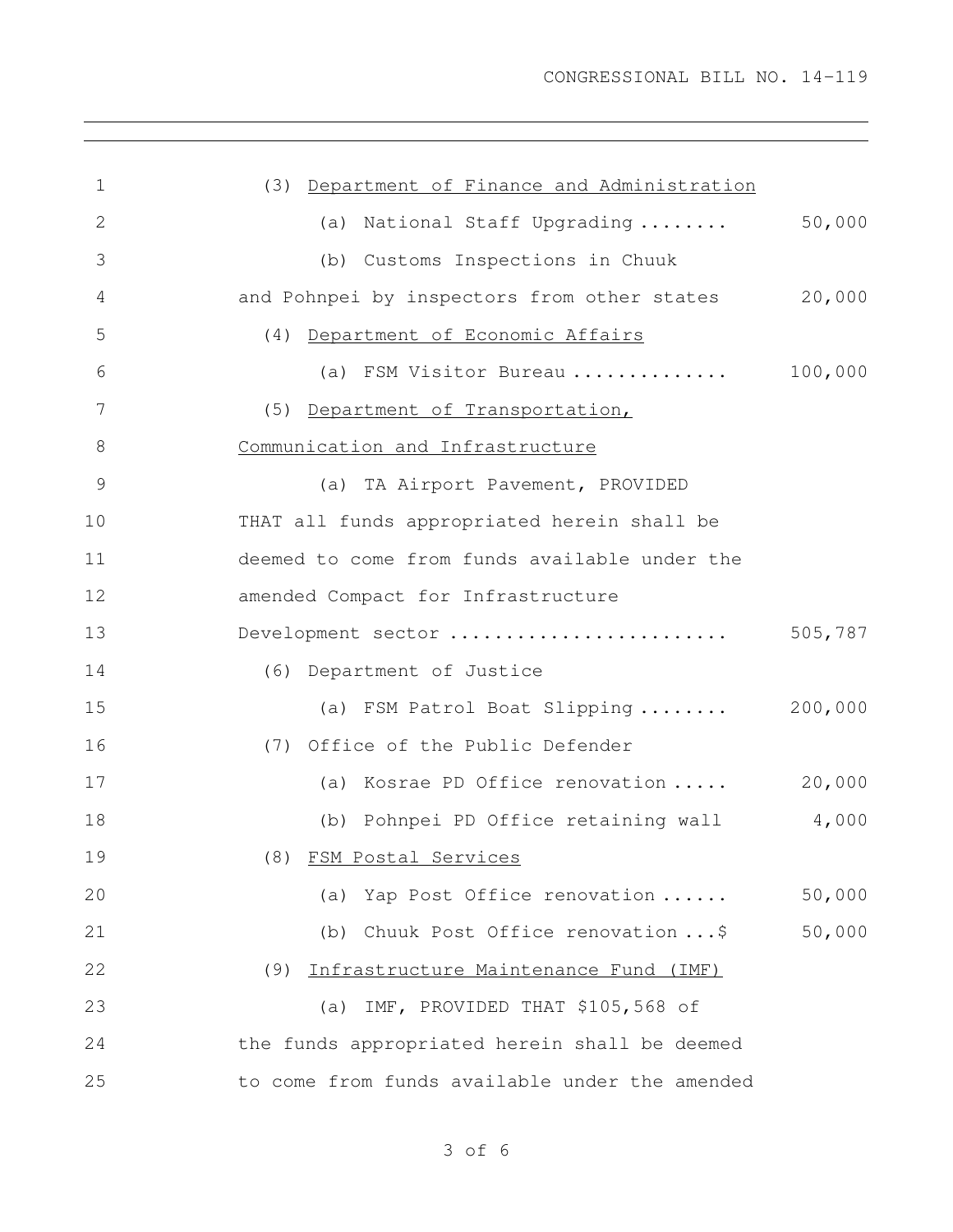| 1             | Compact for Infrastructure Maintenance Fund   |         |
|---------------|-----------------------------------------------|---------|
| 2             | sector grant                                  | 211,136 |
| 3             | (10) Department of Health, Education and      |         |
| 4             | Social Affairs                                |         |
| 5             | (a) Monitoring, coordination, teaching        |         |
| 6             | assistance_and research, PROVIDED THAT all of |         |
| 7             | the funds appropriated_herein shall come from |         |
| 8             | funds available under the amended Compact for |         |
| $\mathcal{G}$ | FY05 carryover of the Supplemental            |         |
| 10            | Education Grant (SEG)                         | 377,066 |
| 11            | (11) President's Office                       |         |
| 12            | (a) FEMA matching funds and public            |         |
| 13            | assistance specialist                         | 213,319 |
| 14            | (b) Payment to the Asian Development          |         |
| 15            | Bank for the Fisheries Development Project    |         |
| 16            | Loan authorized by Public Law No. 7-101       | 90,000  |
| 17            | (c) FSM Trust Fund, PROVIDED THAT             |         |
| 18            | the amount appropriated is not greater than   |         |
| 19            | 50% of the amount of local revenues to be     |         |
| 20            | carried over to FY07 before deducting the     |         |
| 21            | amount of this appropriation, in that case    |         |
| 22            | the amount shall be equal to 50% of the       |         |
| 23            | amount of local revenues to be carried        |         |
| 24            | over to FY07 not including the amount of      |         |
| 25            | this appropriation \$                         | 250,000 |

of 6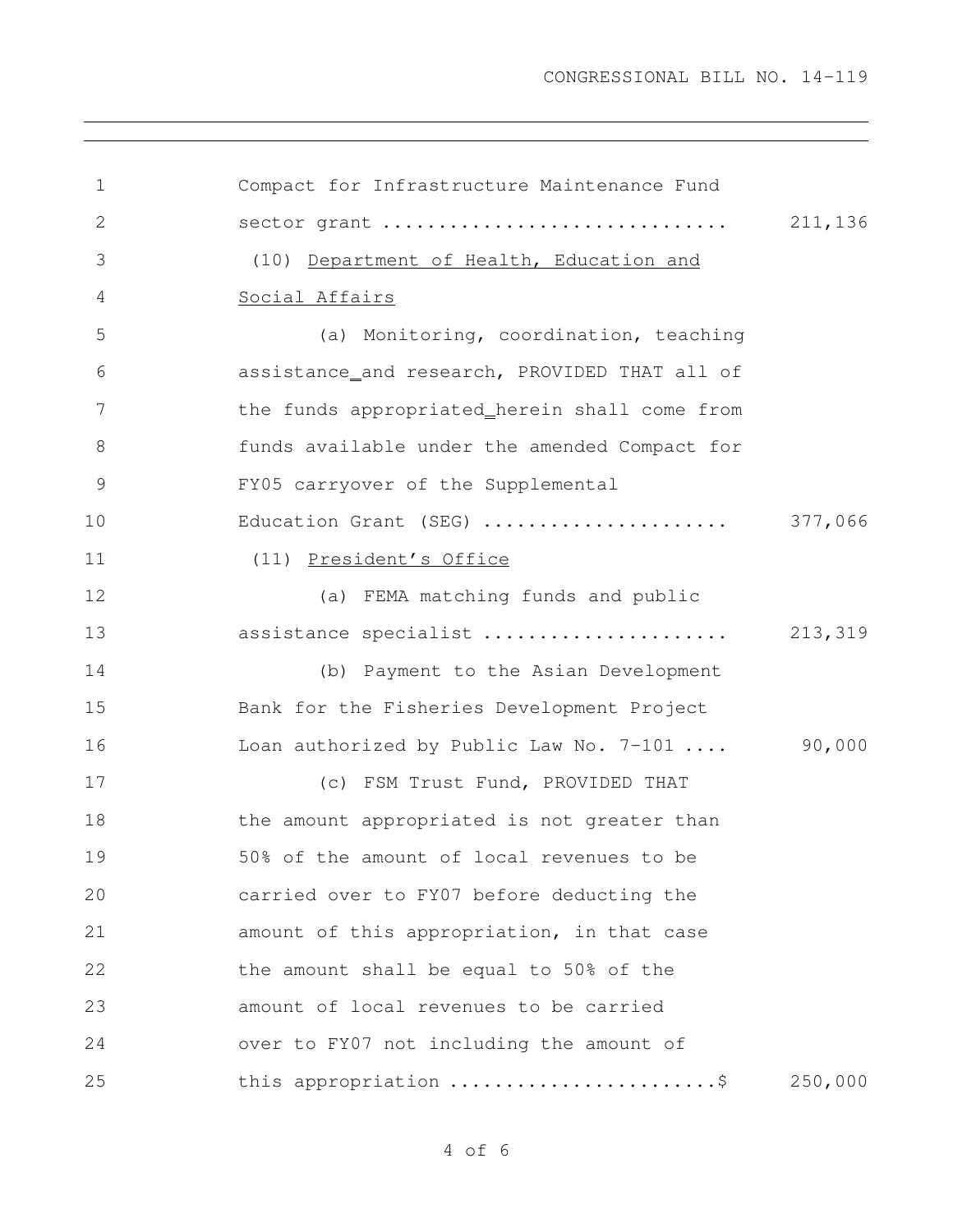| 1             | (d) Preparation and submission of the                 |          |  |  |  |  |  |  |  |
|---------------|-------------------------------------------------------|----------|--|--|--|--|--|--|--|
| 2             | Annual Report and Single Audit as required by         |          |  |  |  |  |  |  |  |
| 3             | the amended Compact, including contracting the        |          |  |  |  |  |  |  |  |
| 4             | services of a CPA from a reputable                    |          |  |  |  |  |  |  |  |
| 5             | accounting firm                                       | 150,000  |  |  |  |  |  |  |  |
| 6             | (12) Capacity Building                                |          |  |  |  |  |  |  |  |
| 7             | The total sum of the following appropriation          |          |  |  |  |  |  |  |  |
| 8             | shall be deemed to come from funds available          |          |  |  |  |  |  |  |  |
| $\mathcal{G}$ | under the Amended Compact for Capacity                |          |  |  |  |  |  |  |  |
| 10            | Building Sector Carryover Grants from Fiscal          |          |  |  |  |  |  |  |  |
| 11            | Year 2004.                                            |          |  |  |  |  |  |  |  |
| 12            | Valuation of Fixed Assets<br>(a)                      | 75,000   |  |  |  |  |  |  |  |
| 13            | Accounting Advisor (Component Units)<br>(b)           | 80,000   |  |  |  |  |  |  |  |
| 14            | (c) Accounting/Procurement Advisor                    | 80,000   |  |  |  |  |  |  |  |
| 15            | Budget Preparation and Execution<br>(d)               |          |  |  |  |  |  |  |  |
| 16            |                                                       | 80,000   |  |  |  |  |  |  |  |
| 17            | (e) Sector Performance Reporting                      | 100,000  |  |  |  |  |  |  |  |
| 18            | (f) Accounting/Procurement Advisor (Yap) 80,000       |          |  |  |  |  |  |  |  |
| 19            | (g) Monitoring Economic Progress                      | 200,000  |  |  |  |  |  |  |  |
| 20            | Chuuk Control Commission<br>(h)                       | 112,000  |  |  |  |  |  |  |  |
| 21            | (i) Document Imaging/Workflow                         |          |  |  |  |  |  |  |  |
| 22            | Control Software \$                                   | 80,000   |  |  |  |  |  |  |  |
| 23            | Internal Controls Evaluation<br>$(\,\dot{\exists}\,)$ | 75,000   |  |  |  |  |  |  |  |
| 24            | Accounting Advisor (Finance and Tax)<br>(k)           | 80,000   |  |  |  |  |  |  |  |
| 25            | (1) Specialized Training Programs                     | 185,934" |  |  |  |  |  |  |  |